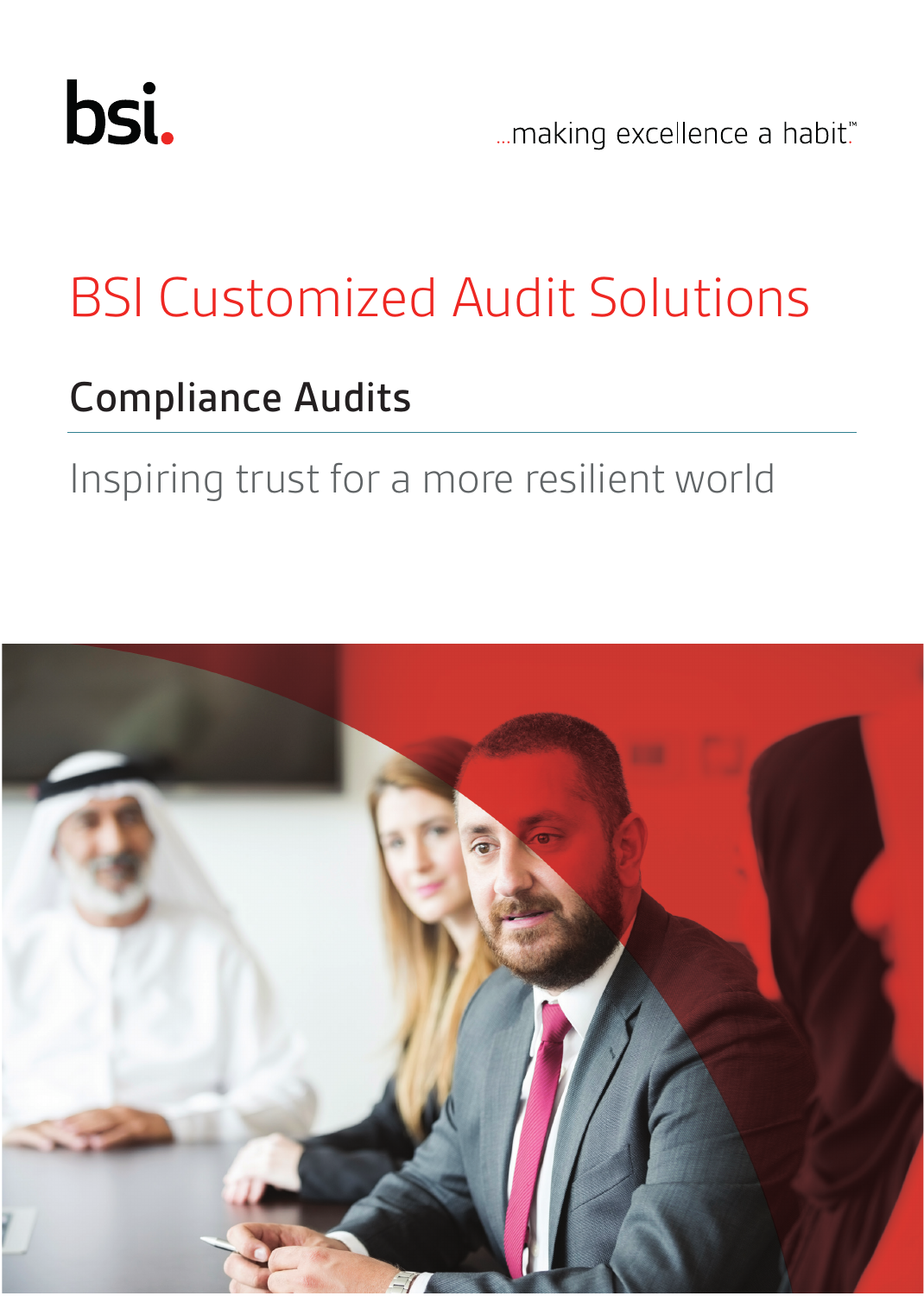#### Overview

Compliance refers to the rules, practices and process used internally and externally to ensure both internal and regulatory requirements as well as in some cases contractual obligations as per the law. Committing to high standards of compliance demonstrates integrity, brand reputation and continual improvement.

A well-developed compliance framework plays a huge role in delivering resilience and operational transparency. From internal procedures and external regulatory requirements to industry or international standards and codes of conduct, you need a robust approach.

A compliance audit is an independent assessment to ensure that an organization is following external laws, rules, and regulations or internal guidelines, such as corporate bylaws, controls, and policies and procedures. These procedures and policies requirements are either enforced by the law or the agreed terms or conditions between parties to the contract/ agreement.

An organization can have compliance audits to review adherence to regulatory requirements in various departments such as Legal, Health and Safety, Environment, Social Responsibility, IT, Human Resources, using internal or international best practice criteria.

BSI's expertise in developing standards and supporting global organizations in implementing and maintaining international best practice enables us to offer value adding a risk based approach to evaluate your organizational performance.

By partnering with BSI to assess your compliance audit programmes, you can identify current weaknesses, risks factors and anticipate possible future disruptions. As global organization with specialists who understand local requirements, customs and norms, we are the compliance audit partner you need to help manage risk and drive effective business results.

#### Compliance Audit benefits with BSI

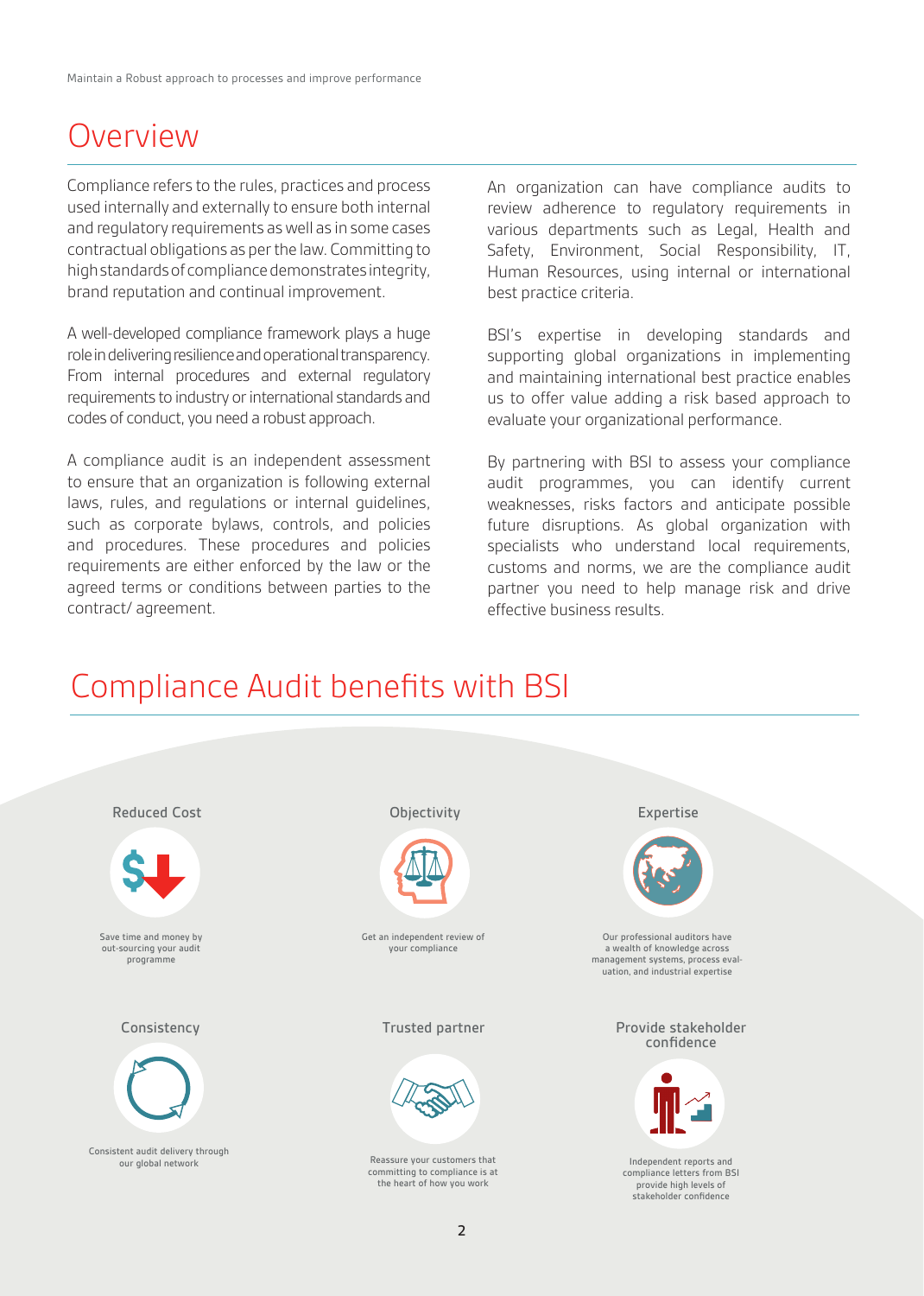#### Purpose Compliance Audit

The core driver of obtaining Compliance audit is to assess the overall effectiveness of a compliance practices and protocols adopted by your organization and to demonstrate to stakeholders that a international independent objective audit has been conducted.

Our compliance auditors determine whether the criteria being assessed are implemented and maintained while examining processes and procedures to evaluate the overall effectiveness.

#### Procedures Compliance Audit

The procedures of the compliance audit may be done internally but many times are usually initiated by professional, credible and independent auditing bodies such as BSI.

In cases, where the compliance audit is not a mandatory requirement by law or statute, the management may initiate a compliance audit to assure that the organisation's compliances are effective and adhered as required at any given point in time. The ideal procedure is as below:

#### 4 step Process Compliance Audit